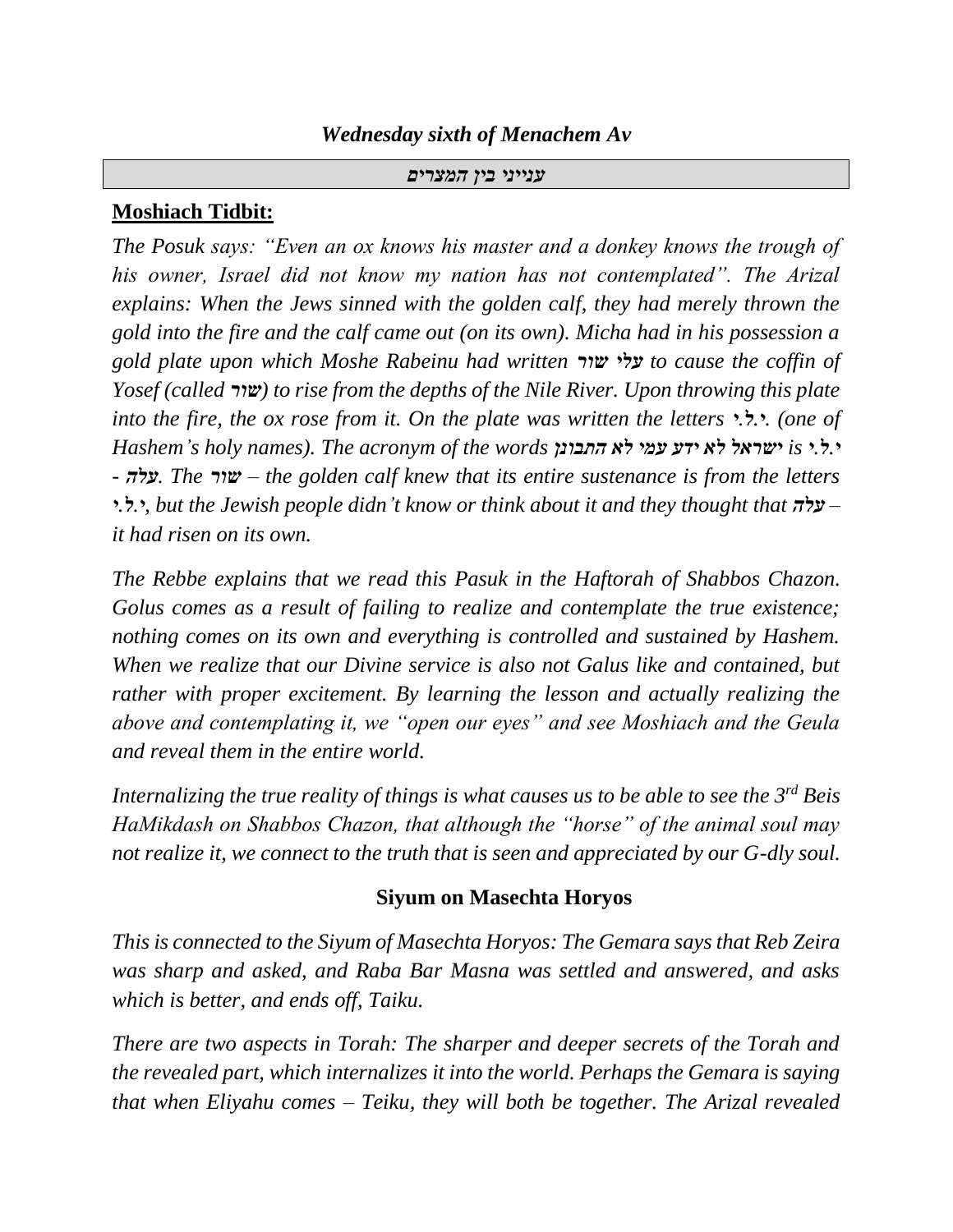*and enabled us to internalize the deep secrets of the Tora. As a result, we can draw down the ultimate depth of spirituality into our physical awareness.*

*This is also the difference between the 1st Beis HaMikdash which was more spiritual, and therefore wasn't able to be internalized properly, while the 2nd was more internalized in time & space of the physical world. The 3rd Beis HaMikdash will have both and will therefore join together both the opinion of Rashi, Tosefos & the Zohar that it comes from above, and the opinion of the Rambam that it is built by man.*

*This also happens on Shabbos Chazon: As Rabbi Levi Yitzchak of Berditchev said: We are shown the Beis HaMikdash from above, yet it is from a distance, so we need to have our Avoda to internalize it.*

*The Avoda is learning Torah, Mishpat (spiritual), and giving Tzedaka (physical) and the two are combined through our Ahavas Yisroel.*

| ענייני בית המקדש                                                            |                                                          |  |
|-----------------------------------------------------------------------------|----------------------------------------------------------|--|
| <b>Lesson Fourteen</b>                                                      |                                                          |  |
| <b>Ezras Yisroel and the gates of the Azara</b>                             |                                                          |  |
| • Midos Chapter 5                                                           |                                                          |  |
| <b>Rambam Laws of Beis Habechira Chapter 5</b>                              |                                                          |  |
| Yechezk'el Chapter 40                                                       |                                                          |  |
| <b>Chapter 5</b>                                                            | פרק ה'                                                   |  |
| Mishna 1                                                                    | משנה א                                                   |  |
| כְּל הָעֲזֶרָה הָיִתָּה The entire Azara was                                |                                                          |  |
| one hundred and eighty-seven Ama long, אֵרֵךְ מֵאָה וּשָׁמוֹנִים וַשֵּׁבַע, |                                                          |  |
| by one hundred and thirty-five Amos wide.                                   | על רחב מאה ושלשים וחמש.                                  |  |
| קו המזרח למערב, From east to west,                                          |                                                          |  |
| one hundred and eighty-seven Ama: נִאֲאָה וּשָׁמֹּנִים וָשֵׁבַע:            |                                                          |  |
| The area where Israelites stood was eleven Amos<br>$\{long\}, \; ,$ אַמֶּה, | מִקוֹם דְרִיסַת יִשְׂרַאֵל, אַחַת עֲשְׂרֶה               |  |
| the area where Kohanim would stand was eleven<br>Amos $\{long\},\$          | וּמִקוֹם דְרִיסַת הַכֹּהֵנִים, אַחַת עֵשְׂרֵה<br>אַמָּה, |  |
| the Mizbayach was thirty Amos, , הַמְּזְבֶּחַ, שְׁלִשִּׁיִם וּשְׁתַּיִם,    |                                                          |  |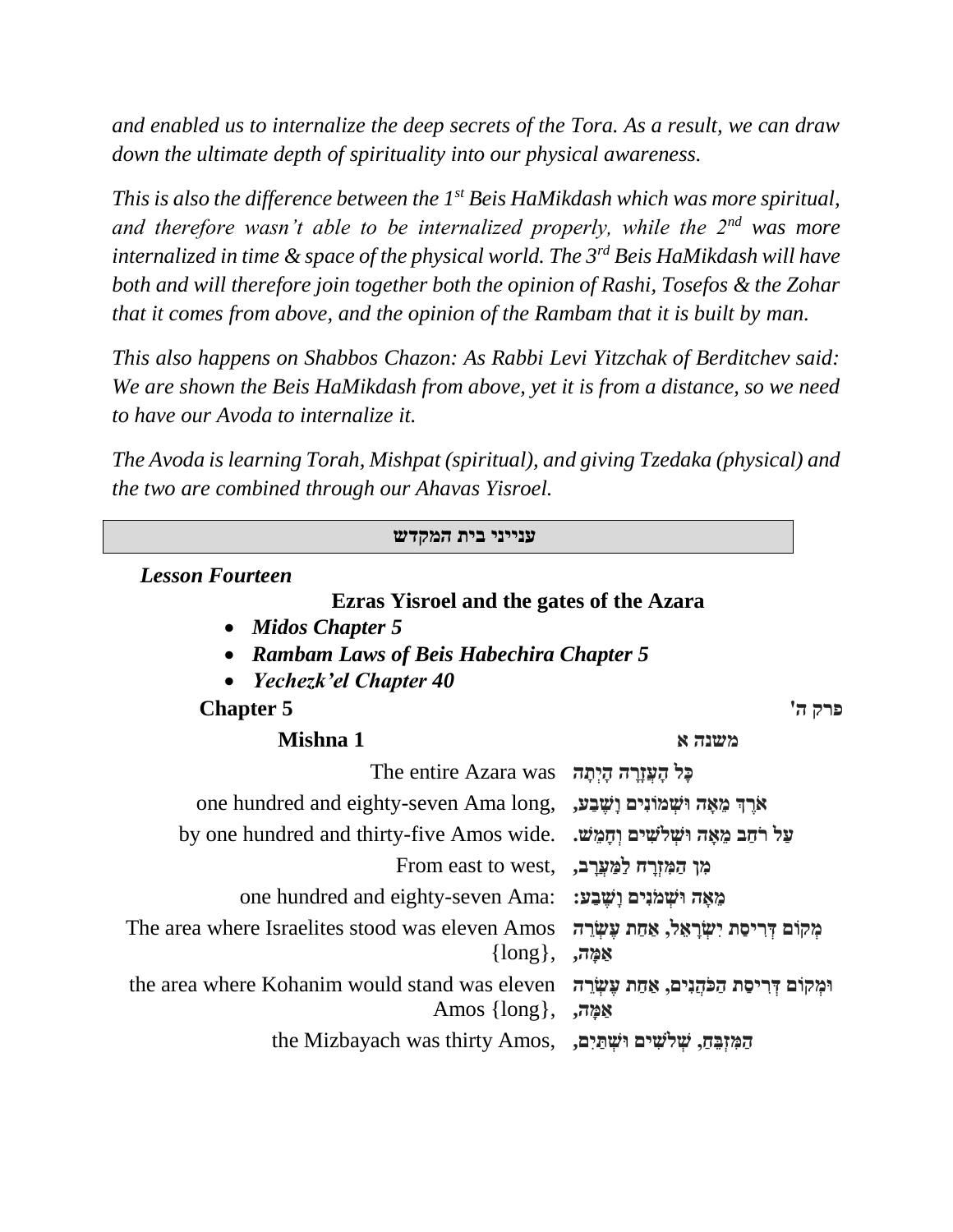| and the area between the Ulam & Mizbayach was<br>twenty-two Amos <sup>1</sup> .       | בִּין הָאוּלָם וְלַמְזְבֵהָ, עֵשְׂרִים וּשִׁתַּיִם<br>אַמָּה, |
|---------------------------------------------------------------------------------------|---------------------------------------------------------------|
| The Heichal was one hundred Amos {long}                                               | הַהֵיכָל מֵאָה אַמָּה,                                        |
| and {there were} eleven Amos behind the Holy of<br>Holies                             | ואחת עשרה אמה לאחורי בית<br>הַכַּפּׂרַת .                     |
| Mishna 2                                                                              | משנה ב                                                        |
| מן הַצָּפוֹן לַדָּרוֹם, From north to south                                           |                                                               |
| one hundred and thirty-five Amos:                                                     | מֵאָה אַמָּה וּשִׁלֹשִׁים וְחָמֵשׁ:                           |
| The ramp and the Mizbayach were sixty-two $Amos2$ ,                                   | הַכִּבִשׁ וְהַמִּזְבֵה, שִׁשִּׁים וּשְׁתַּיִם,                |
| from the Mizbayach to the rings <sup>3</sup> - eight Amos,                            | מן המזבח לטבעות, שמונה אמות,                                  |
| the space of the rings was twenty-four Amos,                                          | מְקוֹם הַטַּבְּעוֹת, עָשְׂרִים וְאַרְבַּע,                    |
| from the rings to the tables <sup>4</sup> was four Amos,                              | מן הטבעות לשלחנות, ארבע,                                      |
| from the tables to the low beams <sup>5</sup> four Amos                               | מן השלחנות ולננסיו, ארבע,                                     |
| from the beams to the wall of the Azara eight Amos,                                   | מֵהַנַּנְסִין לְכֹתֶל הָעֲזֶרָה, שְׁמוֹנֶה<br>אַמּוֹת,        |
| and the remaining {25 Amos} were {twelve and a<br>half} between the ramp and the wall | וִהַמּוֹתַר בִּין כִּבֵשׁ לַכֹּתֵל,                           |
| and {twelve and a half} the area of the beams                                         | מִקוֹם הַנַּנְסִין.                                           |
| Mishna 3                                                                              | משנה ג                                                        |
| There were six chambers in the Azara,                                                 | שֵׁשׁ לְשָׁכוֹת הָיוּ בָעֲזֶרָה:                              |
| three on the north and three on the south:                                            | שַׁלוֹשׁ בַּצְפוֹן, וִשָׁלוֹשׁ בַּדָּרוֹם.                    |
| {The three} on the north:                                                             | שִׁבַּצָפוֹן:                                                 |
| The chamber of salt,                                                                  | לִשְׁכַּת הַמֶּלַח,                                           |
| the Parva <sup>6</sup> chamber,                                                       | לִשְׁכַּת הַפְּרְוָה,                                         |
| and the chamber of rinsing.                                                           | לִשְׁכַּת הַמְדִיחִין.                                        |
| In the chamber of salt                                                                | לִשְׁכַּת הַמֵּלַח,                                           |
| they would salt the Korbanos,                                                         | שָׁם הָיוּ נוֹתְנִים מֶלַח לַקְרִבְּן.                        |

<sup>&</sup>lt;sup>1</sup> In that area there were the 12 steps of the Ulam which according to most commentaries took up **twenty Amos, and according to the Rambam took up twelve.**

<sup>2</sup> **Although the ramp was 32 Amos long, two of those Amos were going over the Yesod & Sovev.**

<sup>3</sup> **That were used for Shechting, as we learned 4 or 6 rows, altogether 24.**

<sup>4</sup> **Marble tables upon which the meat of the Korbanos were placed**

<sup>5</sup> **Low wooden beams with hooks for skinning the Korban**

<sup>6</sup> **The name of the person that built it**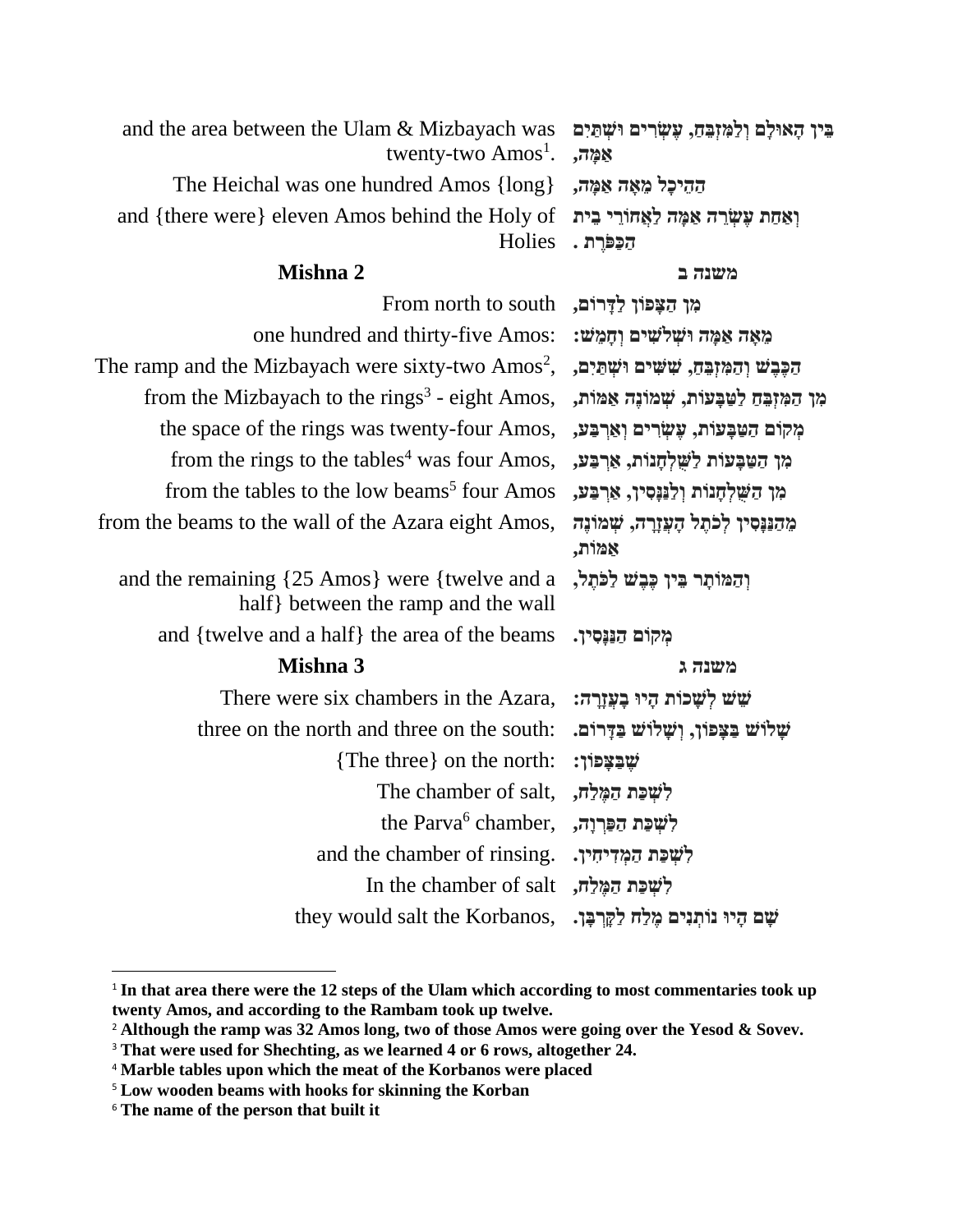| in the chamber of Parva הַפּרְוַה,                                                                                    |  |
|-----------------------------------------------------------------------------------------------------------------------|--|
| they would salt the skins of the Korbanos נשָׁם קַיוּ מּוֹלְחָין עוֹרוֹת קַדָּשִׁים.                                  |  |
| and on its roof was a Mikve ועל גַּג הַיָּה בֵית טִבְילַה                                                             |  |
| for the High Priest on Yom Kipur.<br>7 $\,$ הַפְּפּוּרִים, לְכֹהֵן לְכֹהֵן לְכֹ                                       |  |
| The chamber of rinsing                                                                                                |  |
| is where they would rinse the intestines of the שְּׁשָּׁם הָיוּ מִדְיחִין קְרִבֶי הַקֵּדַשִּׁים,<br>Korbanos.         |  |
| $\bm{{\mathsf m}}$ there, a Mesiba $^8$ ascended to the roof of the וּמִשָּׁם מְסִבָּה עוֹלָה לְגַג בֵּית הַפַּרְוָה. |  |

and from Parva chamber.



# **Rambam Laws of the Beis Hab'chira הבחירה בית' הל ם"רמב**

**פרק ה' 5 Chapter**

**הלכה י"ב** 12 Halacha

 **א**ֶרֶךְ הָעֲזָרָה מִן הַמַּעְרָב לַמִּזְרָה, The length of the Azara from west to east **מֵאָה וּשְׁמֹוֹנִים וְשֵׁבַע:** , was one hundred and eighty seven Amos **וְזֶה הוּא חֲשָׁבּוֹנֵן:** : and this is the calculation מִ כּוֹתֵל מַעְרָבִי שֵׁל עֲזָרָה From the western wall of the Azara **עַד כּוֹתֵל הַהֵיכָל**  to the wall of the Heichal **אַחַת עֵשְׂרֵה אַמֵּה,** eleven Amos.

<sup>7</sup> **In order that he should be able to immerse himself in a Mikve within the area of the Azara**

<sup>8</sup> **As we've learned, a Mesiba is either a ramp or a spiral staircase, or an "elevator" that is controlled by a pulley system.**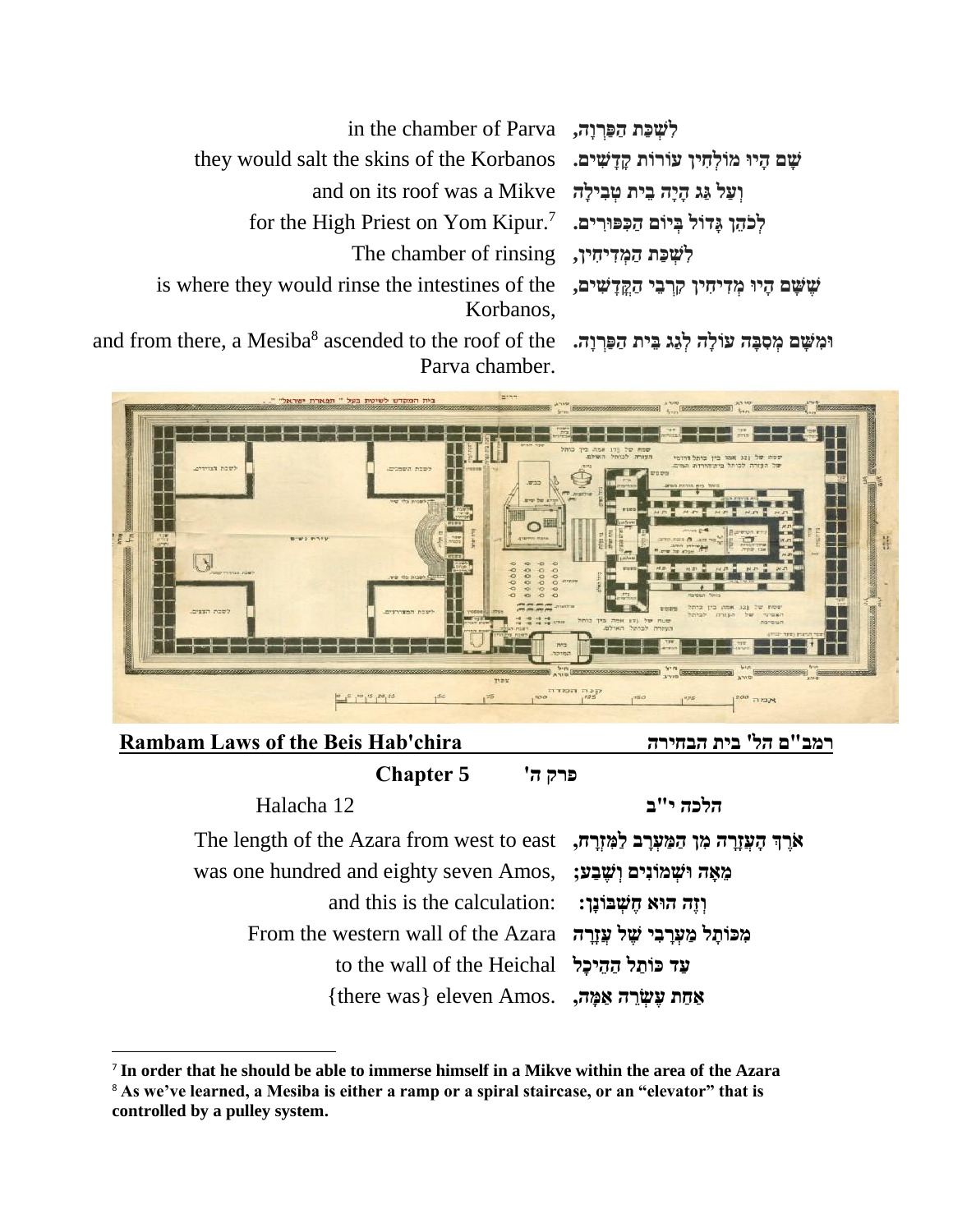| The length of the Heichal was 100 Amos,                                                                     | וְאֹרֶךְ הַהֵיכָל כְּלוֹ מֵאָה אַמָּה,                     |
|-------------------------------------------------------------------------------------------------------------|------------------------------------------------------------|
| between the Ulam and the Mizbayach there were<br>22 Amos,                                                   | בִּין הָאוּלָם וְלַמִּזְבֵּחַ עָשְׂרִים וּשְׁתַיִם,        |
| and the Mizbayacha was 32 Amos.                                                                             | המזִבֵּח שְׁלוֹשִׁים וּשְׁתַּיִם;                          |
| The place where the Kohanim stood                                                                           | מְקוֹם דְרִיסַת רַגְלֵי הַכּוֹהֲנִים,                      |
| which is referred to as Ezras Kohanim,                                                                      | וְהוּא הַנִּקְרָא עֲזֶרֶת הַכּוֹהֲנִים,                    |
| was 11 Amos,                                                                                                | אחת עָשְׂרֵה אַמָּה;                                       |
| and the place where Israelites stood, יִשְׂרָאֵל, and the place where Israelites stood,                     |                                                            |
| which is called Ezras Yisrael                                                                               | וְהוּא הַנִּקְרָא עֲזֶרֶת יִשְׂרָאֵל,                      |
| was eleven Amos.                                                                                            | אַחַת עֶשְׂרֵה אַמֶּה.                                     |
| Halacha 13                                                                                                  | הלכה י"ג                                                   |
| The width of the Azara from north to south,                                                                 | וְרֹחַב הָעֲזֶרָה מִן הַצָּפוֹן לַדְרוֹם,                  |
| was 135 Amos,                                                                                               | מֵאָה וּשְׁלוֹשִׁים וְחָמֵשׁ;                              |
| and the following is the calculation:                                                                       | וְזֶה הוּא חֵשְׁבּוֹנֵן:                                   |
| From the north wall until the Beis<br>Hamitbachayim,                                                        | מכותל צפוני עד בית המטבחים                                 |
| there were eight Amos;                                                                                      | שמונה אמות;                                                |
| the Beis HaMitbachayim was twelve and a half<br>Ama,                                                        | בִּית הַמִּטְבָהַיִם שְׁתֵּים עָשְׂרֵה אַמֶּה<br>ומְחִצְה, |
| and there they would hang and skin the<br>Korbanos <sup>9</sup> .                                           | וְשָׁם תּוֹלִין וּמַפְשִׁיטִין אֶת הַקֱדָשִׁים.            |
| Halacha 14                                                                                                  | הלכה י"ד                                                   |
| וּבְצִדּוֹ מְקוֹם הַשָּׁלְחָנוֹת שְׁמוֹנֶה אַמּוֹת Next to that was eight Amos of the area of the<br>tables |                                                            |
| in which there were marble tables                                                                           | וּבוֹ שָׁלְחָנוֹת שָׁל שַׁיִּשׁ                            |
| upon which they would put the cut parts of the<br>animals,                                                  | שָׁמַּנִּיחִין עֲלֵיהֶן הַנְּתָחִים,                       |
| and rinse the meat in order to cook it,                                                                     | וּמְדִיחִין אֶת הַבָּשָׂר לְבַשְׁלוֹ;                      |
| and they were eight tables.                                                                                 | וּשְׁמוֹנָה שָׁלְחָנוֹת הָיוּ.                             |
| Near the area of the tables                                                                                 | וּבְצַד מְקוֹם הַשָּׁלְחָנוֹת,                             |
| were twenty-four Amos for the area of the rings                                                             | מְקוֹם הַטַּבְּעוֹת עֶשְׂרִים וְאַרְבַּע אַמֶּה;           |
| that were used to Shecht the Korbanos.                                                                      | וְשָׁם שׁוּחֲטִין אֶת הַקֱדָשִׁים.                         |

<sup>9</sup> **In the Mishna it is called the area of the low beams**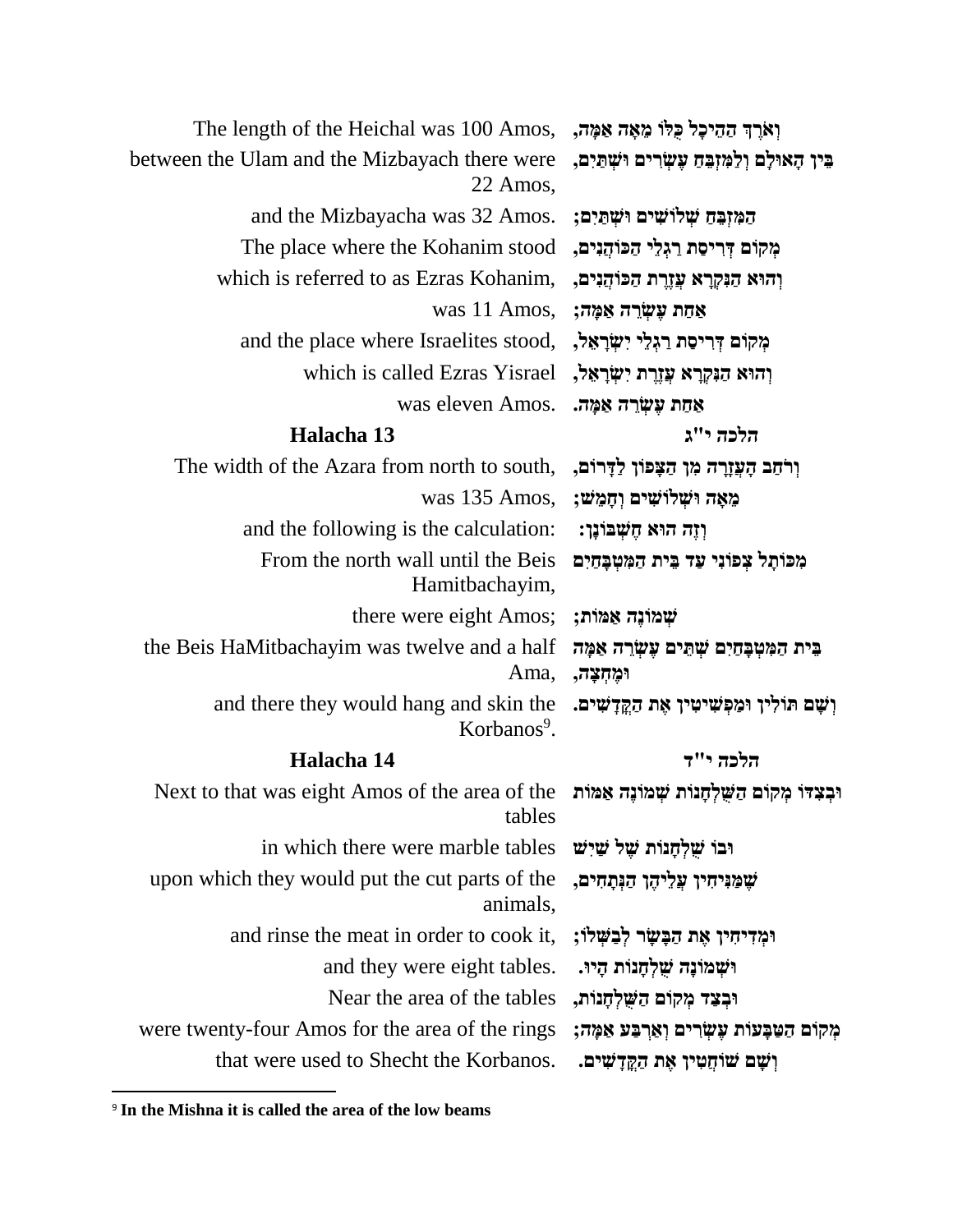## **הלכה ט"ו 15 Halacha**

Between the area of rings and the Mizbayach **וּבֵין מְקוֹם הַטַּבְּעוֹת וְהַמִּזְבֵּה שְׁמוֹנֶה** there was eight Amos **וְהַמְזְבֵּהַ שְׁלֹוּשִׁים וּשְׁתַּיִם,**  and the Mizbayach was 22 Amos, **וְהַכֶּבֵשׁ שְׁלוֹשִׁים, and the ramp 30 Amos,** and between the Mizbayach and the southern wall שְׁ תֵּים עֵשְׂרֵ**ה אַמֶּה וּמֶחְצָה.** .was twelve and a half Amos **הלכה ט"ז 16 Halacha מִכּוֹתֵל צְכּוֹנִי שֵׁל עֲזֵרָה** From the northern wall of the Azara

**עַד כּוֹתַל הַמִּזְבֵהַ,** ,until the wall of the Mizbayach **שְהוּא רֹחַב שִׁשִּׁים וּמֶחִצַה,** , , which is the width of sixty and a half {Amos} **and on the other side from the wall of the Ulam וּכְנְגְדּוֹ מִכּוֹתֵל הָאוּלִם עַד כֹותָּ ל מִ זְרָּ חִ י שֶ ל עֲזָּרָּ ה,** Azara the of wall eastern the until **שְ הּוא אֹרֶ ְך שִ שָּ ה וְ שִ בְ עִ ים** ,long Amos 76 was which כְּל הַמְּרִבַּע הַזֶּה הוּא הַנִּקְרָא צָפּוֹן, this entire square is called north and it is the place where the holiest Korbanos may be Shechted.

### **הלכה י"ז 17 Halacha**

שְמּוֹנֶה לְשָׁכוֹת הָיוּ בַּעֲזֶרֶת יִשְׂרָאֵל- ,There were eight chambers in Ezras Yisrael e in the north and three in the south: **-שֶׁלּוֹשׁ בַּדָּרוֹם-**<br>In the south was the chamber of salt מִמֵּלַח, three in the north and three in the south: לִשְׁכַּת הַפַּרְוַה, לִשְׁכַּת הַמְּדִיחָין: **the chamber of Parva and the chamber of rinsing** In the chamber of salt they would salt the Korbanos, in the chamber of Parva they would salt the skins of the Korbanos, **וְעַל גַּגַּהּ הַיָּה בֵּית טְבִילָה and on its roof was a Mikve לְכֹוֹהֵן גָּדוֹל בְּיוֹם הַכִּפּוּרִים; . for the High Priest on Yom Kipur** לִשְׁכַּת הַמְּדִיחִין, The chamber of rinsing is where they would rinse the intestines of the Korbanos,

# **אַ מֹות, ּובֵ ין הַ כֶבֶ ש ּולְ כֹותָּ ל דְ רֹומִ י**

**וְ הּוא הַמָּ קֹום שֶ שֹוחֲטִ ין בֹו קָּ דְ שֵ י קֳּ דָּ שִ ים.**

לִשְׁכַּת הַמֶּלַח, שָׁם נוֹתְנִין מֵלַח לַקְרִבָּן;

**לִ שְ כַת הַ פַרְ וָּה, שָּ ם מֹולְ חִ ין עֹורֹות הַ קֳּ דָּ שִ ים, שָּ ם הָּ יּו מְ דִ יחִ ין קִ רְ בֵ י הַ קֳּ דָּ שִ ים,**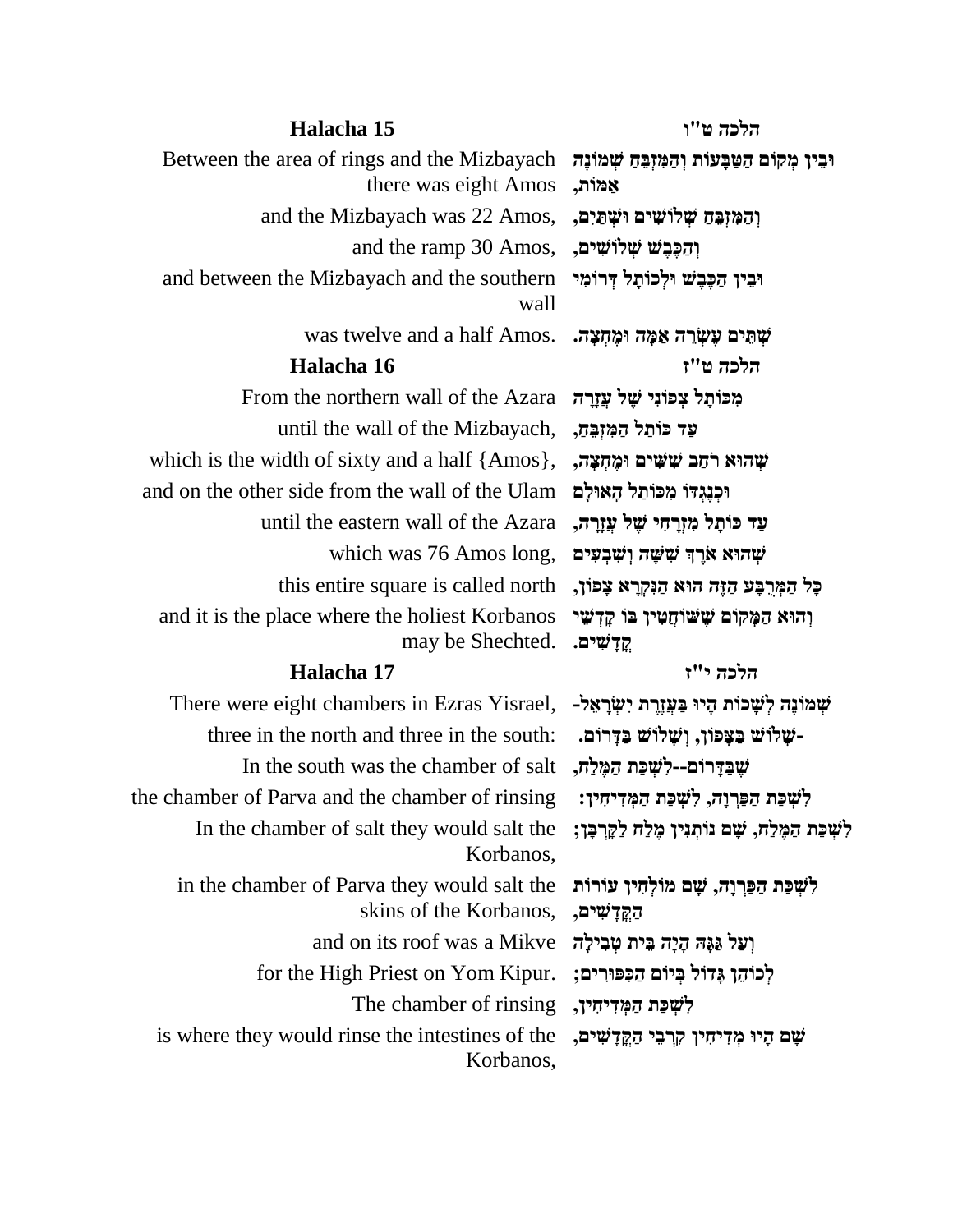and from there, a Mesiba ascended to the roof of **ּומִ שָּ ם מְ סִ בָּ ה עֹולָּה לְ גַג בֵ ית הַ פַרְ וָּה.** the Parva chamber.

| Yechezk'el's Prophecy Ch. 40                                                                                 | 'סי' מ<br>נבואת יחזקאל                                               |
|--------------------------------------------------------------------------------------------------------------|----------------------------------------------------------------------|
| Posuk 7                                                                                                      | פסוק ז'                                                              |
| The chamber <sup>10</sup> was one stick $\{6 \text{ Amos}\}\$<br>long and one stick wide,                    | וְהַתָּא קָנֶה אֶחָד אֹרֶךְ וְקָנֶה אֶחָד רֹחַב                      |
| and separating each of the $\{3\}$ chambers<br>was $\{a \text{ wall}\}\, 5 \text{ Amos } \{ \text{thick}\}\$ | וּבִין הַתַּאִים חַמֵּשׁ אַמּוֹת                                     |
| and the doorpost of the entrance hall gates<br>on the inside, was one stick $^{11}$ .                        | וִסַף הַשַּׁעַר מֵאֵצֵל אוּלַם הַשַּׁעַר מֵהַבִּיִת קַנֶּה<br>אֵחַד: |
| Posuk 8                                                                                                      | פסוק ח'                                                              |
| He measured the {wall of the} entrance                                                                       | וַיָּמַד אֵת אָלָם הַשַּׁעַר מֵהַבִּיִת קֵנֵה אֵחָד:                 |

hall from the inside, one stick {thick}.

**<sup>10</sup> The word תא is from the word אתא – to come, or תתאו – detour –** *Metzudas Tziyon***, and refers to a small room that stands outside – at the edge of a larger structure –** *Rashi in Baba Basra & Metzudos***. In the 3rd Temple there will be 3 תאים on either side of each gate. There are a lot of questions and varying opinions regarding these תאים, since they were not built in the 2nd Beis HaMikdash (perhaps because they also were not sure how to do it). The only תאים that we know are the ones surrounding the walls of the Heicha, as we learned. Perhaps, the rooms by some of the gates of the 2nd Beis HaMikdash, such as the המוקד בית & הניצוץ שער, were intended to, in some way resemble the תאים. There are those who say that there were 3 stories of תאים – in a similar fashion to the תאים of the היכל. We will follow, however, the opinion of י"רש, the מצודות and most commentaries that there is only one level of תאים.**

**<sup>11</sup> The thickness of the entrance hall's wall, which is also the width of its doorposts.**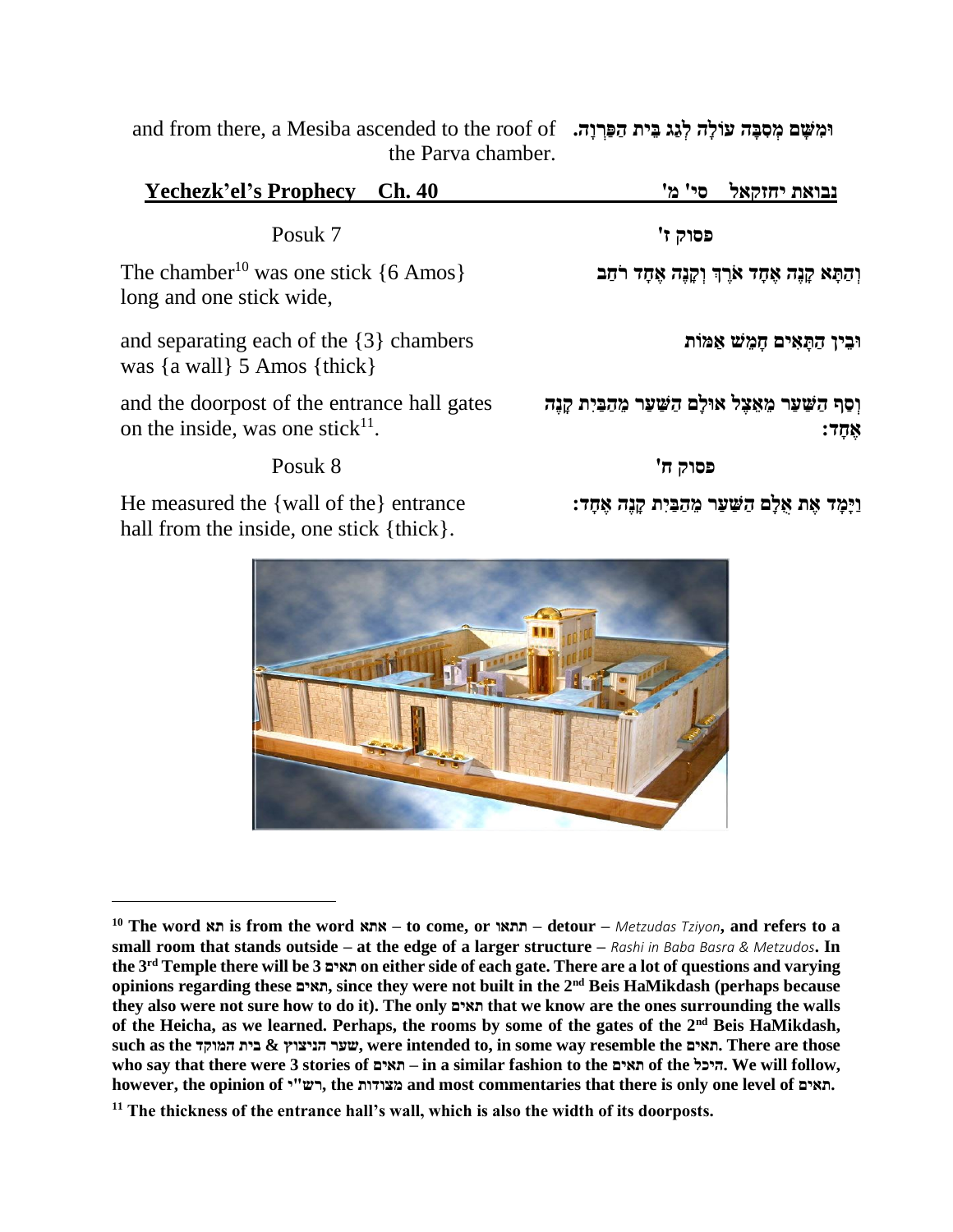

# **Models of the 3rd ק"בהמ ;notice the תאים in the top one, and the אולמות entrance halls in the bottom.**

*Unlike the 1st & 2nd Beis HaMikdash, in which the Ezras Nashim was the lower courtyard on the east, and the Azara itself a higher courtyard (7.5 Amos higher) on the west (also symbolizing the higher level of holiness), in the 3rd Beis HaMikdash the Ezras Nashim will be an outer Azara with the actual Azara inside it<sup>12</sup> .* 

**In the two drawings below – the 1st one is the 2nd Beis HaMikdash – the lower square is the Ezras Nashim and the higher square is the Azara. The 2nd drawing is of the 3rd Beis HaMikdash – the outer square being the** *החיצונה חצר* **– outer courtyard corresponding to the Ezras Nashim, and the inner square the inner courtyard of the Azara.**

<sup>12</sup> **Being that the Beis HaMikdash is on the incline of the mountain, the Ezras Nashim was lower (on the East) and the Azara higher (on the west). One could enter the Azara through the Ezras Nashim or any of its own 6 gates. In the 3rd Beis HaMikdash, the Ezras Nashim surrounds the Azara on all sides. If a person wishes to enter the Azara, he must enter the Ezras Nashim first.**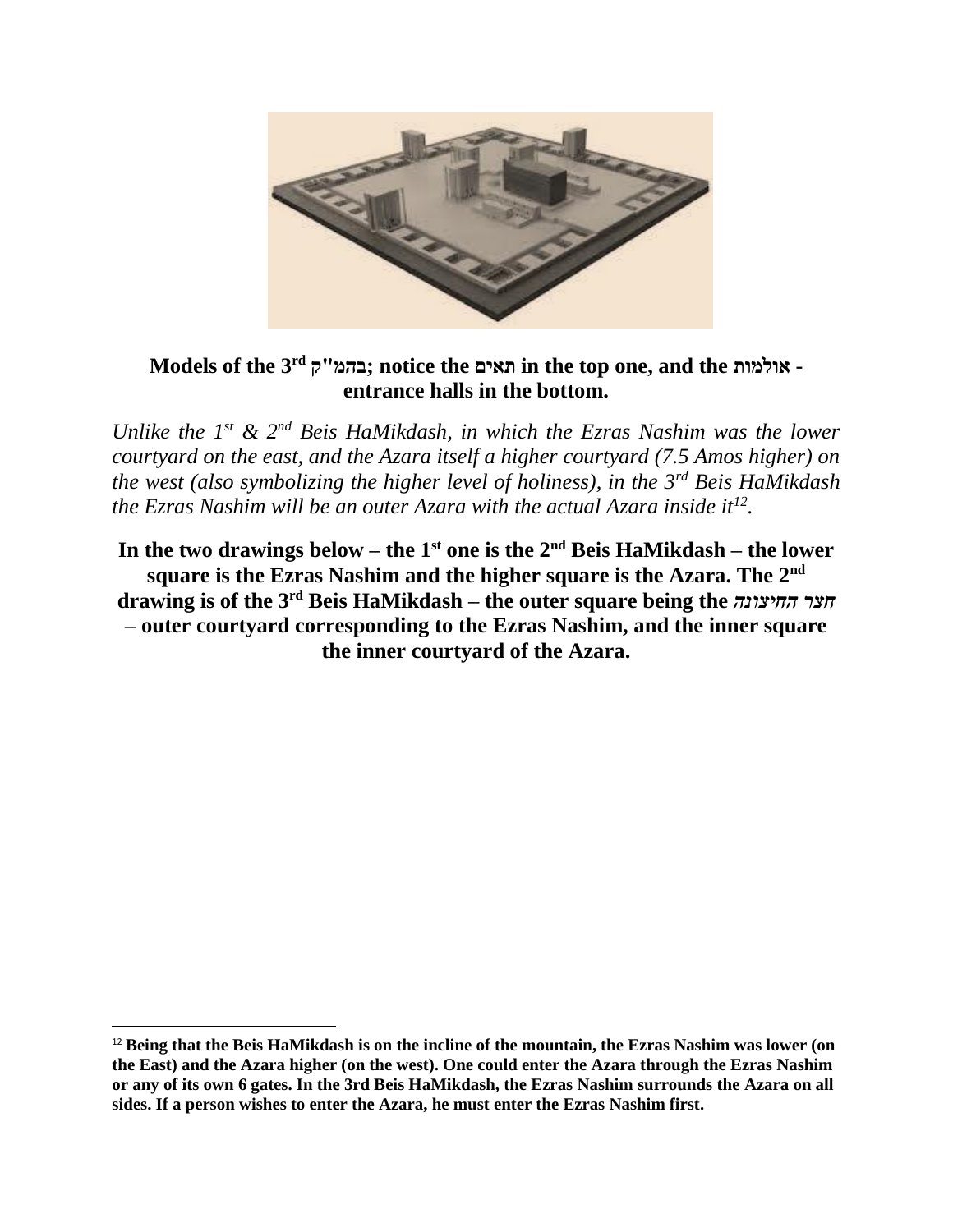

*In the 3rd Beis Hamikdash - each Azara has three gates, east, north & south, the two sets of gates parallel to each other. Each gate has an entrance hall adjacent to it (the Ulams of the outer courtyard are inside of it, and those of the inner courtyard are in the outer Azara).*

*On either side of each gate there are 3 domed תאים – rooms, the steps leading to the gates between the two sets. Each room is 6 by 6 Ama, and the walls are 5 Amos thick. The השער אולם - entrance hall, is 50 Amos high (according to some, the roof is domed), 13 Amos wide, and 8 Amos long. At the end of the hall, tree shaped pillars serve as doorposts. Since an Ulam creates an established structure, the 3rd Beis HaMikdash, which will be more established, will have Ulams, not only at the entrance of the Heichal, but by every one of its 6 gates.* 

**פסוק ט'** 9 Posuk

And he measured the entrance hall {and it **וַיָּמָּ ד אֶ ת אֻּׁלָּם הַ שַ עַר שְ מֹנֶה אַ מֹות** was} 8 אמות} long – protruding into the Azara},

on its sides {the end of the hall in place of **וְ אֵ ילָּיו שְ תַ יִם אַ מֹות**   $door posts<sup>13</sup>$ , were pillars 2 Amos wide

{making the entire protrusion 10 Amos}.

**<sup>13</sup> The אלים are round trees made out of hewn stone. It can be implied from Rashi that they are egg shaped (6 by 2 Amos), so that the width covers the entire width of the wall of the אולם. As we will learn shortly, on top of the אלים there are golden crowns (shaped like the "crown" of a palm tree).**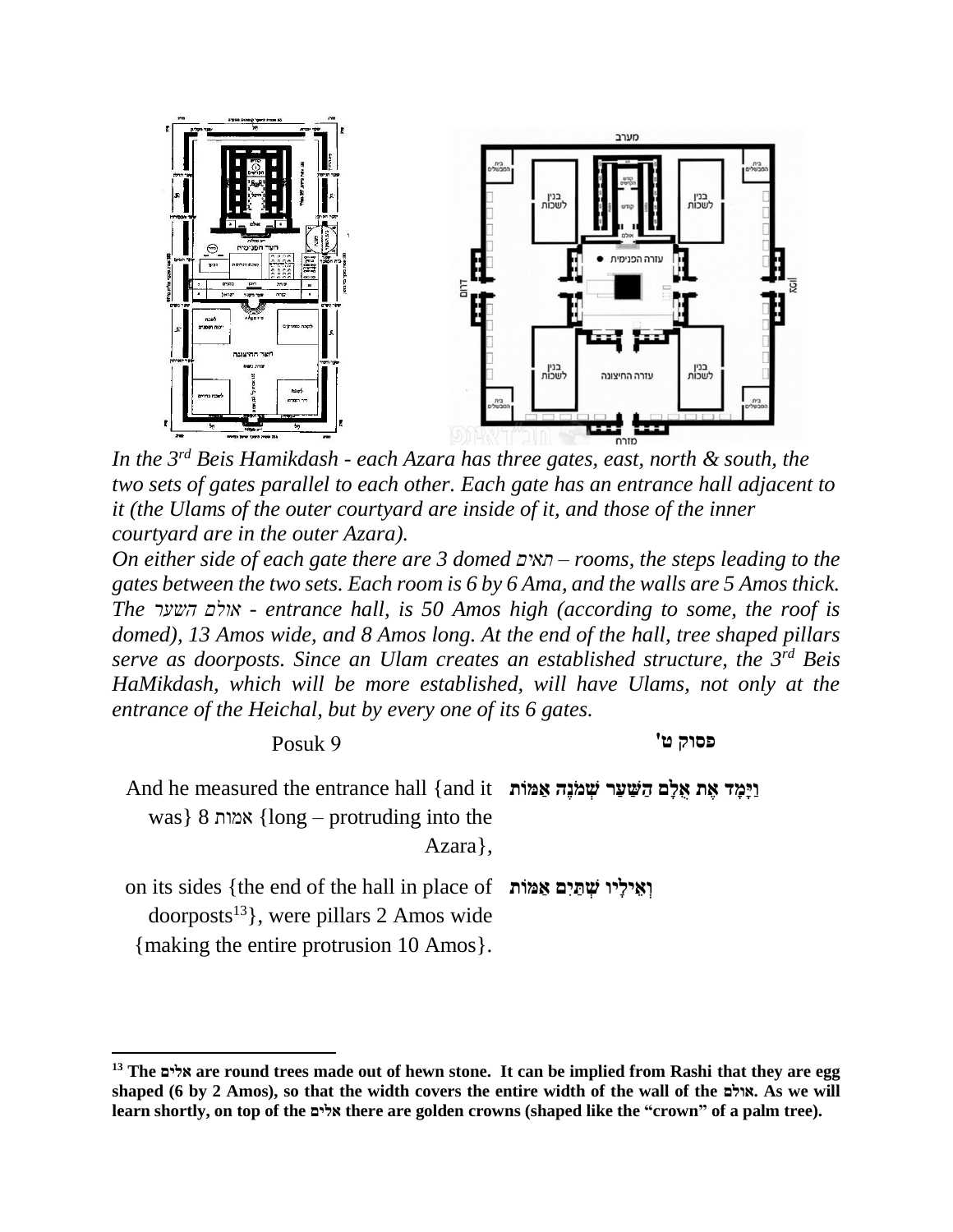| and the entrance hall is on the inside $^{14}$ : יִאֲלָם הַשַּׁעַר מֵהַבְּיִת |
|-------------------------------------------------------------------------------|
| פסוק י'                                                                       |
| וְתָאֵי הַשָּׁעַר דֶּרֶךְ הַקָּדִים                                           |
| שְׁלִשָׁה מִפֹּה וּשְׁלֹשָׁה מִפֹּה                                           |
| מִדָּה אַחַת לִשְׁלַשְׁתַּם                                                   |
| וּמִדָּה אַחַת לָאֵילִם מִפֹּה וּמִפּוֹ:                                      |
| פסוק י"א                                                                      |
| וַיָּמָד אֶת רֹחַב פֶּתַח הַשַּׁעַר                                           |
| עֲשֵׂר אַמּוֹת                                                                |
| אֹרֶךְ הַשַּׁעַר                                                              |
| שלוש עשרה אמות:                                                               |
| פסוק י"ב                                                                      |
| וּגְבוּל לִפְנֵי הַתָּאוֹת אַמָּה אֶחָת<br>וְאַמָּה אַחַת גִּבוּל מִפֹּה      |
|                                                                               |

*The gate is 10 Amos wide, thus the walls of the entrance hall which is 13 Amos wide are 1.5 Amos past the gate on either side. The rooms begin 2.5 Ama past the gate on either side, leaving an Ama between them & the walls of the entrance hall.* 

<sup>&</sup>lt;sup>14</sup> Unlike the inner Azara where the entrance halls were outside of the Azara –protruding into the **outer Azara. The entrance halls of the outer Azara protruded inside of the Azara.**

**<sup>15</sup> According to** *Rashi* **we already began discussing this gate, but are now adding that all 3 rooms are the same measurement; according to** *Radak***, up until now we were at the Eastern gate of the Temple Mount and we are now at the Eastern gate of the Ezras Nashim (which is the same measurements).**

<sup>&</sup>lt;sup>16</sup> In many P'sukim, the greater measurement is referred to as "length", and the lesser measurement **is "width". In this case, the entrance hall is wider than it is long, hence, the width is called "length".**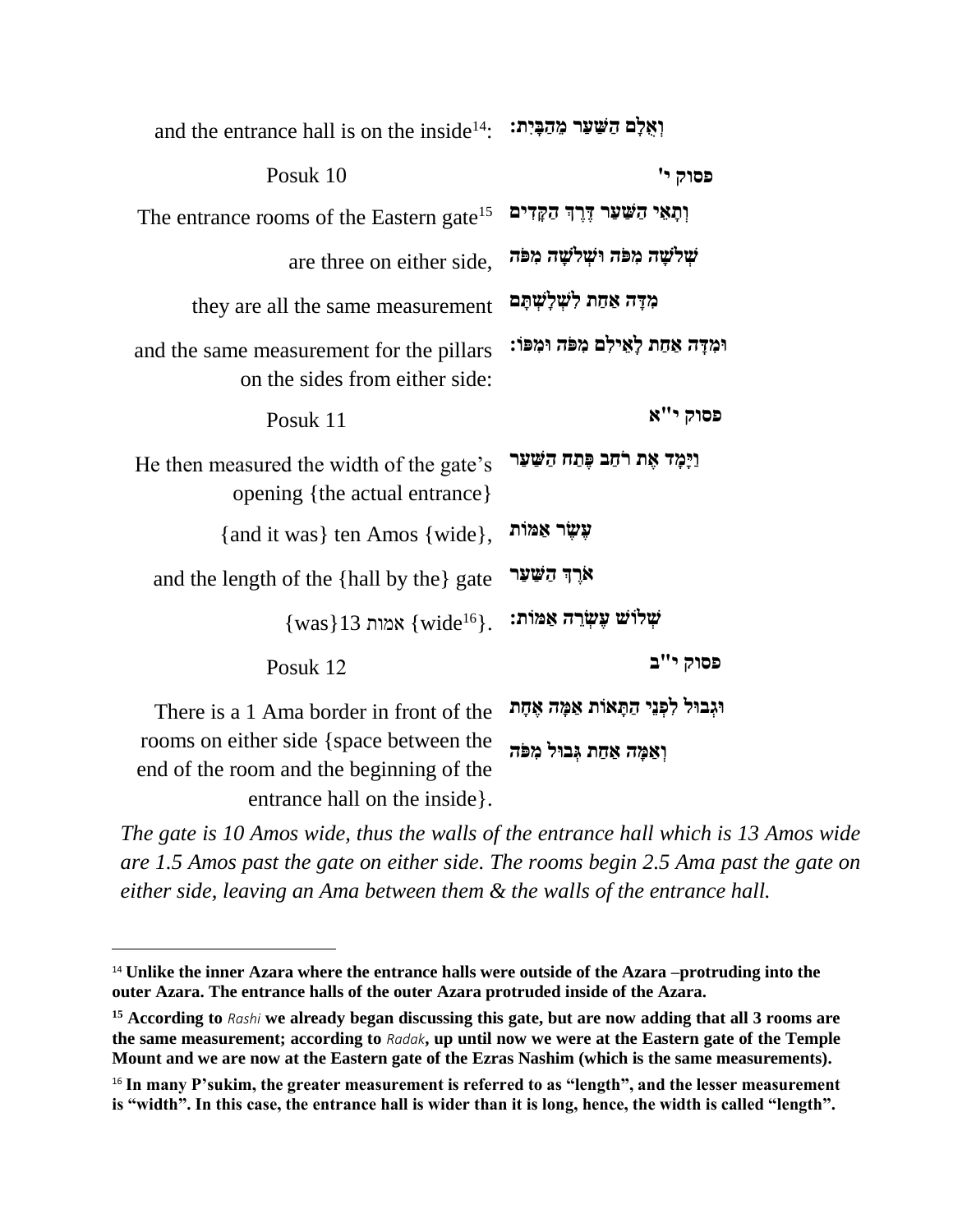| thus the distance between the inside of the                                                                       | והתא שש אמות מפו               |
|-------------------------------------------------------------------------------------------------------------------|--------------------------------|
| room and the inside of the hall is 6 Amos<br>on either side <sup>17</sup> .                                       | וִשָׁשׁ אַמּוֹת מִפּוֹ:        |
| Posuk 13                                                                                                          | פסוק י"ג                       |
| He measured the gate $\{space\}$                                                                                  | וַיָּמָד אֵת הַשַּׁעַר         |
| from the roof of the room {on one side of<br>the gate $\}$ to the roof of the room $\{$ on the<br>other side $\}$ | מגג התא לגגו                   |
| $\{$ and it was $\}$ 25 מאות 25                                                                                   | רחב עָשְׂרִים וְחָמֵשׁ אַמּוֹת |

*The rooms have domed (or curved) roofs that cover only the room & not the walls. Hence, the 10 אמות of the actual gate, extra 5 Amos (2.5 on either side) empty, and 5 Ama thickness of each wall, makes the width of the gate on top<sup>18</sup> 25 Amos.*

an opening across an opening {each room **פֶתַ ח נֶגֶד פָּתַ ח:** has an opening to the next one, and the room closest to the gate opens also to the gate, which is parallel to the opening of the תא on the other side<sup>19</sup>.

### **תאים The**

### **What are they and what is their purpose?**

*In the 1st Beis HaMikdash, Shlomo HaMelech built rooms in the walls of the Heichal that were called יציעים. These same rooms, when described in the משנה regarding the*   $2^{nd}$  Beis HaMikdash are referred to as תאים, and in Yechezk'el's description of the 3<sup>rd</sup> *Beis HaMikdash, they are called צלעות. In the walls of the Heichal, these were 3 levels* 

**<sup>17</sup> Being that the wall of the room is 5 Amos thick and the wall of the entrance hall 6, as a result of the extra Ama, the inside of the wall of the room is at the same place as the end of the wall of the entrance hall. Thus, if you were to make a hole through the wall of the Azara from inside the room, you'd be in the actual Azara (past the wall of the entrance hall). {Perhaps, the Navi is telling us that the windows from the room facing the Azara, opened into the Azara itself.}**

**<sup>18</sup> Perhaps the gate has a roof (or arch) that extends from the roof of the room on the north to the roof of the one on the south, which would then be a 25 Ama roof or arch at the top of the gate. Thus, the gate is 50 Ama high ("long"), and 25 Amos "wide".** 

**<sup>19</sup> These openings lead to the steps – with a distance of 2.5 אמה on each side.**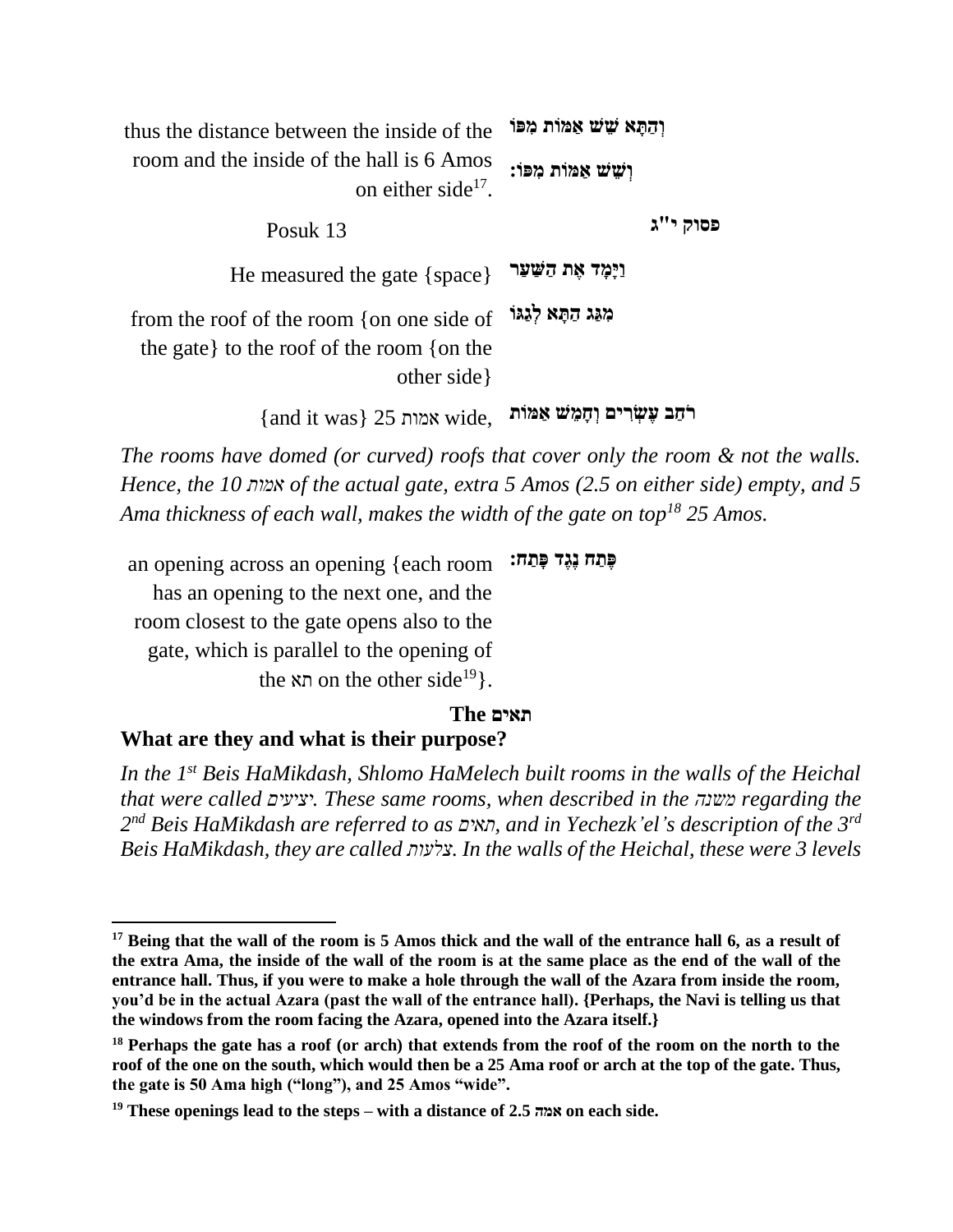*of rooms that lead into each other. The first room at the bottom had an opening to the gate of the Heichal, and the last one on top lead to the attic on top of the Heichal. Rashi in Bobo Basra translates a יציע & a תא as a small room in front of a larger structure. The commentaries in Yechezk'el explain that the word either means to come or to detour. Based on the תאים in the Heichal and the usage that they had, it seems that the תא described here is a room that serves as an alternate entrance into a bigger place (without having to use the gate).*

*Some commentaries say that the תאים near the gates of the 3rd Beis HaMikdash will serve as guard booths. (This would perhaps be strengthened by the meaning of יציע in the Mishna in Bobo Basra). However, there is no other basis for the fact that there would need to be 6 guards at each gate. Some also assume, based on the aforementioned Rashi, that the תאים are very low structures. Nevertheless, even if they were to be higher, they are still small rooms because of their width & length – thus they are small structures in front of a bigger one. The תאים on the Eastern side would have to be at least 6 Amos high in order to reach the floor of the Azara.*

*Based on that and on the general usage of תאים, perhaps we can assume that the תאים will be much higher and serve as an alternate entrance into the Azara, both the Azara itself and the "2nd floor" of the Azara that we will learn about, which is 50 Amos high. As such, they may even be, or lead to elevators<sup>20</sup> with 3 floors (the ground floor, the Azara level & the "porch" on top).* 

# *Measurements*

*The תאים do not have a back wall, they are built directly against the walls of the Azara. All their other walls are 5 Amos thick. They begin at a distance of 2.5 Ama from the gate leaving 15 Amos between the two תאים on either side. Of those 15 Amos 10 Amos are presumably taken up by the steps leading to the gate. Practically that would mean thatthere is a small path on the side of the steps that one would take to enter the תאים. The תא closest to the gate has a door (opening), and then the doors lead through the walls from one תא to the next. However, we will later learn that there are windows leading from the תאים to the inside of the Azara, (as well as to the entrance halls). The interior of each תא is 6x6, meaning that the entire length of the תאים including the walls is 28 Ama. The domed roof of each תא covers only its 6 Ama interior.* 

*From the edge of the roof of the תא on one side until the edge of the roof on the other side there is 25 Ama. From the fact that the Navi calls this the width of the gate, we can perhaps assume that there will be some type of roof or arch from one side to the other, and assuming that the תאים are (at least) 50 Amos high, this covering can be considered as a 25 Ama wide top of the entrance.*

<sup>20</sup> **Some commentaries in the Gemoro Tamid & Mishna Midos maintain that the "Mesiba" in the 2nd Beis HaMikdash was a pulley (like an elevator) that took a person from one floor to the next.**